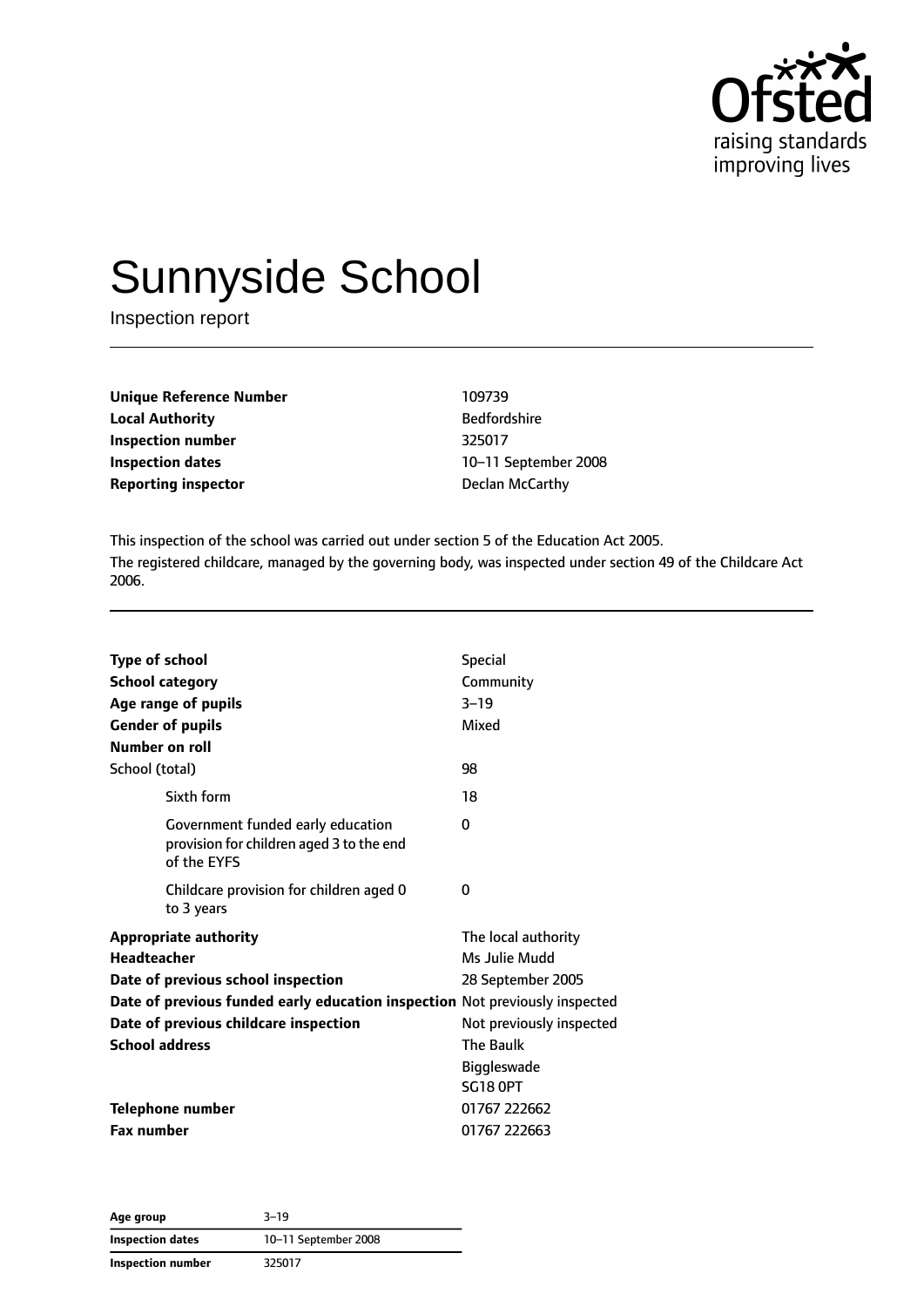.

<sup>©</sup> Crown copyright 2008

Website: www.ofsted.gov.uk

This document may be reproduced in whole or in part for non-commercial educational purposes, provided that the information quoted is reproduced without adaptation and the source and date of publication are stated.

Further copies of this report are obtainable from the school. Under the Education Act 2005, the school must provide a copy of this report free of charge to certain categories of people. A charge not exceeding the full cost of reproduction may be made for any other copies supplied.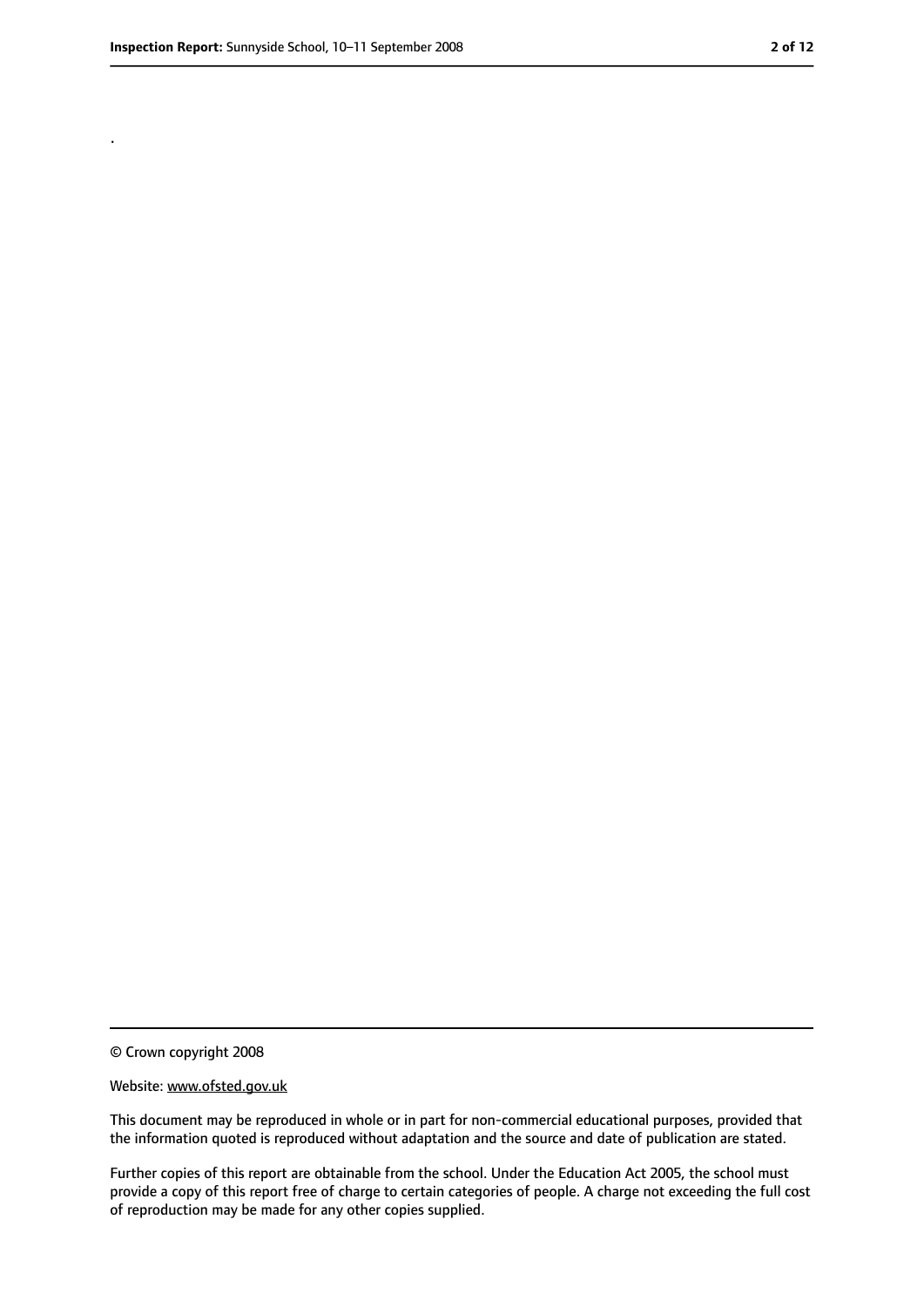# **Introduction**

The inspection was carried out by two Additional Inspectors.

#### **Description of the school**

Sunnyside School caters for pupils with a wide range of severe and complex difficulties. There are 53 pupils educated on the Sunnyside site, 38 pupils in four satellite classes in mainstream schools and seven pupils in a designated class within a local special school for pupils with moderate learning difficulties. The very few part-time children in the Early Years Foundation Stage (EYFS) are taught in a mixed age class alongside pupils in Years 1 to 3. Pupils' attainment on entry is very low due to the complexity and severity of their learning difficulties. Every pupil has a statement of special educational need. A below average proportion are from families who speak English as an additional language. Most pupils are drawn from east Bedfordshire, but some travel from other areas of Bedfordshire and a few travel from Hertfordshire. Transport is provided for pupils. Approximately 60% of pupils have autistic spectrum disorder and the school uses specialist approaches such as the use of the Picture Exchange Communication System (PECs) and TEACCH. Pupils with profound and multiple learning difficulties are grouped in one older class and receive an adapted curriculum. The proportion of pupils with more complex learning needs has increased significantly since the last inspection. There are plans to reorganise the school in the future as an area special school in new premises.

Since the last inspection, the school has achieved a number of awards including Investors in People status, the Healthy Schools' Award and the International Schools Award.

#### **Key for inspection grades**

| Outstanding  |
|--------------|
| Good         |
| Satisfactory |
| Inadequate   |
|              |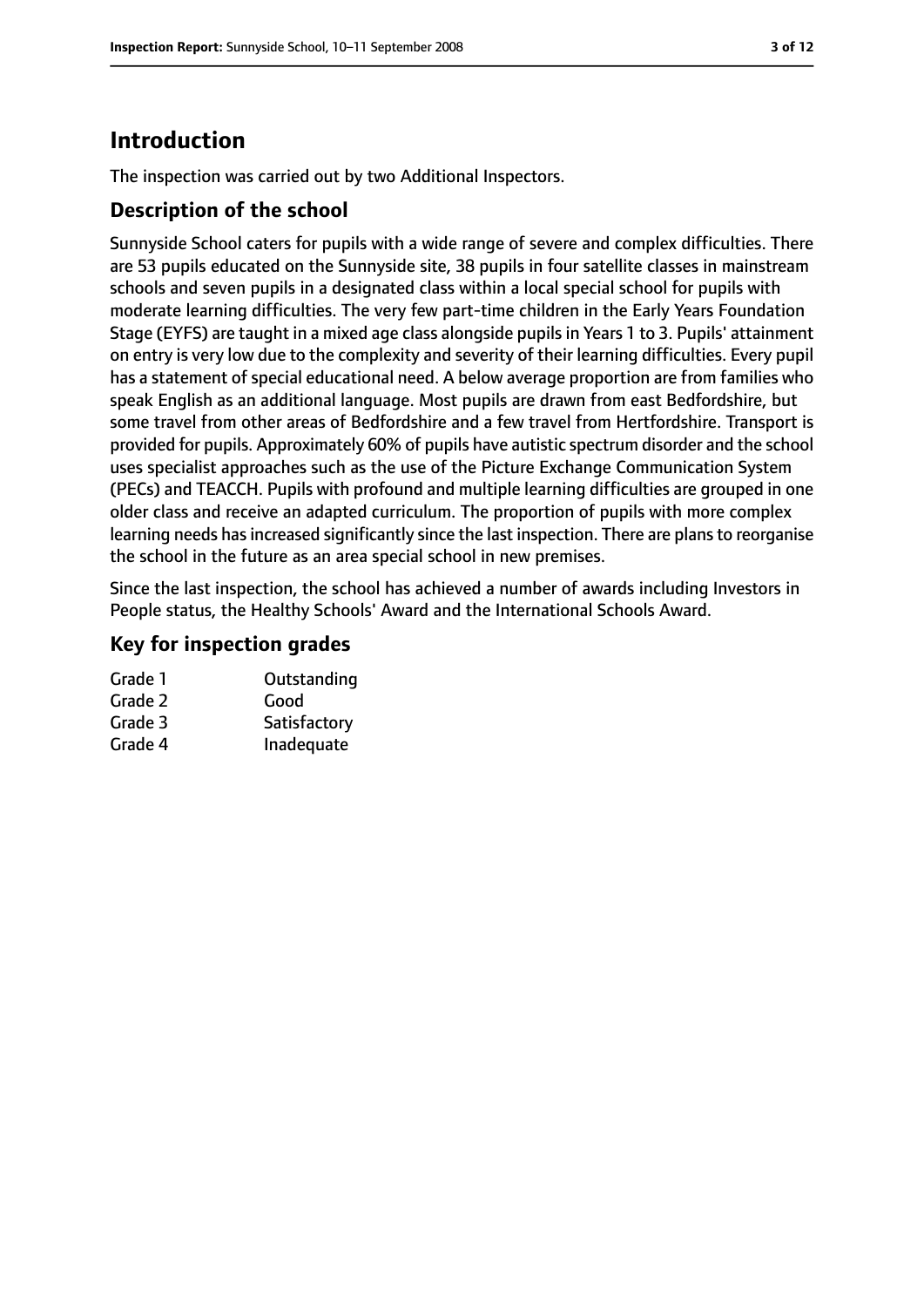# **Overall effectiveness of the school**

#### **Grade: 2**

Sunnyside School provides a good education and good quality care for its pupils. The school is very popular with parents, the vast majority of whom are very pleased with the work of the school. However, a very few expressed some concerns about safeguarding and the suitability of the premises, which inspection findings did not support. The overwhelming positive views of parents are reflected in such comments as, 'My child has made good progress since coming to Sunnyside. The level of care and attention is excellent, all his needs are met and the support provided by the school makes us feel part of his education.' Good leadership and management have ensured good improvement since the last inspection with a higher proportion of good teaching, a wider range of accreditation available for older pupils and students and good academic guidance. As a result, teaching is good and enables pupils to make good progress in their learning.

Given the severity and complexity of learning needs, standards are very low. Pupils, including students at post -16, make good progress towards their targets, with no variation between particular groups. Children in the EYFS make good progress towards their individual targets in communication and social interaction. However, they make satisfactory progress overall towards their early learning goals because the learning environment is not quite stimulating enough to ensure creativity and exploration in their learning and a separate curriculum policy for these children has yet to be developed. The curriculum is satisfactory. There is good provision for autism and a strong emphasis on adapting the curriculum to individual needs. However, snack time is not planned or linked clearly enough to programmes for developing independence skills, there are limited opportunities for students at Key Stage 4 to participate in practical work experience and there is no separate planning for the EYFS.

Pupils' personal development, including their spiritual moral social and cultural development, is good. Their attendance and enjoyment of school are excellent and their behaviour is good. Pupils feel safe in school because safeguarding procedures effectively meet government requirements with high levels of staff supervision from suitably qualified and experienced staff.

All staff have a clear drive for improvement, using self-evaluation effectively to raise achievement and improve provision. For example, the school has ensured that the lack of practical areas for learning identified at the last inspection no longer acts as a barrier to learning. Governance is good and the school works effectively in partnership with the local community. It is particularly effective in promoting knowledge and understanding of the global community through strong links with schools in other countries. The school has a good capacity to further improve.

#### **Effectiveness of the sixth form**

#### **Grade: 2**

Good provision enables students to make good progress towards their individual targets and in their accredited courses, through the EQUALS 'Moving on Scheme' and entry level certificates. Good links with local colleges enable students to integrate and participate in a wider range of courses. Their personal development is good; students are polite and courteous and their attendance and enjoyment of school are outstanding. They show high levels of maturity and responsibility in making sensible choices such as selecting suitable protective clothing to wear when working with animals on the farm. Good teaching ensures students learn effectively and enjoy their education. Snack time provides good opportunities for social development and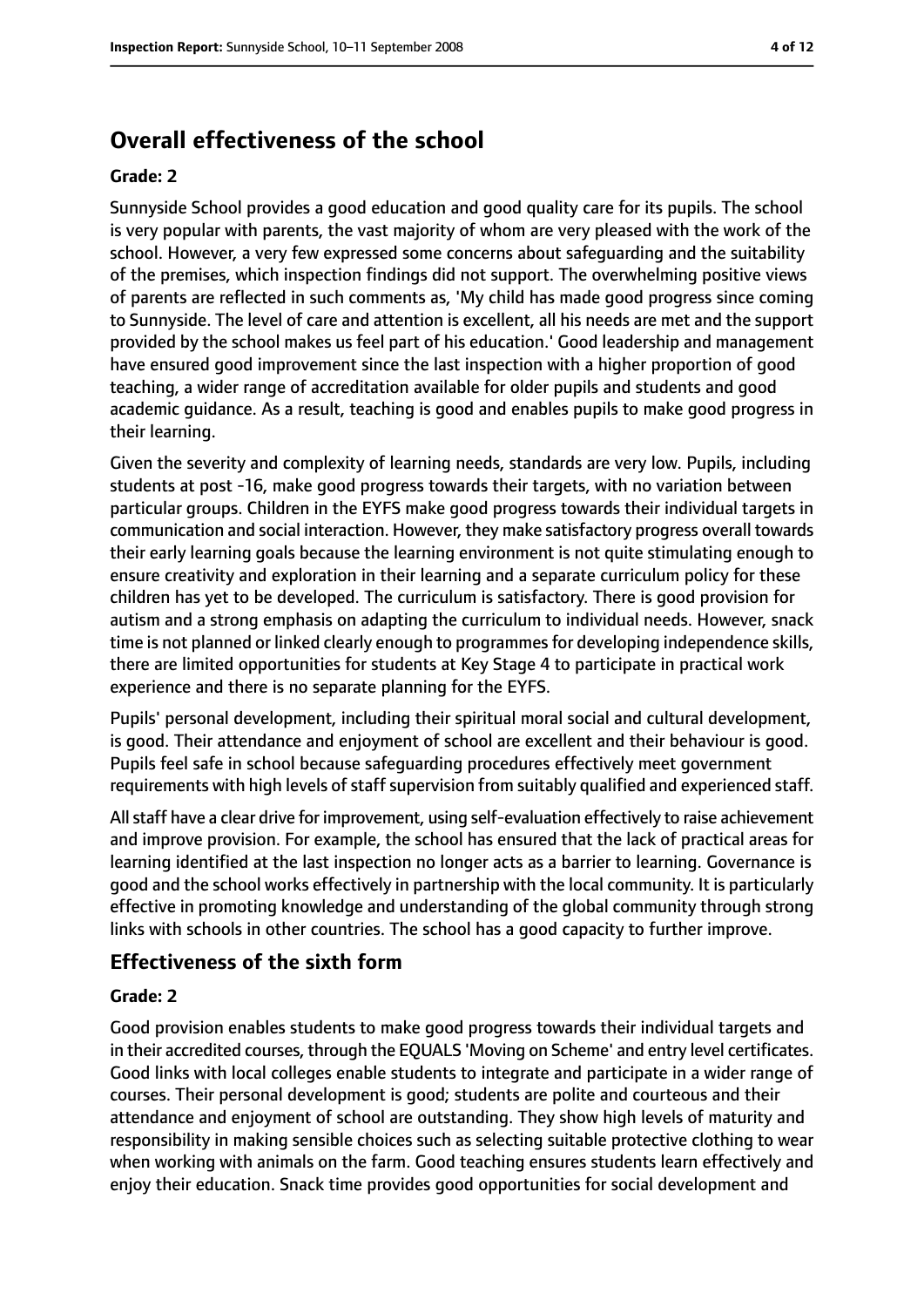independent living skills, However it is not adequately planned for. Consequently, students do not always understand the purpose of this and skills are not always systematically built on. Staff provide good care for students so that they feel safe and secure. Assessment systems are good; students' progress is carefully recorded and used to individualise their learning. Leadership is good, and systematic monitoring has led to good improvement since the last inspection, with increased opportunities for accreditation.

#### **Effectiveness of the Early Years Foundation Stage**

#### **Grade: 3**

There are very few children in the EYFS. The organisation and accommodation of the school means that they are integrated into a class of slightly older pupils, and so receive the same educational provision. This is satisfactory for these children because of the nature of provision for the whole class. Leadership is satisfactory because the EYFS provision has not yet been reviewed in the light of the latest guidance. Although welfare and educational requirements are met, the EYFS curriculum is insufficiently distinct from the main school's. While all activities clearly fall within the six required educational programmes, and support the children's progress towards the early learning goals, it is not planned as such. Teaching is satisfactory. Staff pay good attention to the uniqueness of each child. Their needs are carefully assessed and a challenging, personalised learning programme is written that concentrates appropriately on the core skills of communication, mobility and personal, social and emotional development. Although achievement in the areas of learning is satisfactory overall, the children make good progress in communication and personal, social and emotional development. However, occasionally, staff do not make the most of opportunities for learning, for example during snack time. Strong relationships between children, staff, parents and other professionals, and good school-wide systems for care, support and guidance result in the children's good personal development and well-being. However, the organisation of the learning environment does not ensure that children have sufficient opportunities to make choices from a range of stimulating activities and learning resources

#### **What the school should do to improve further**

- Take full account of the latest quidance for the EYFS, particularly in developing a separate curriculum policy and ensuring children have greater accessto a more stimulating and creative learning environment in the classroom.
- Ensure that snack time is coherently planned to support independent living skills.
- Provide pupils at Key Stage 4 with access to practical work experience as part of their work related learning.

# **Achievement and standards**

#### **Grade: 2**

Pupils make good progress overall because teaching is good. Their progress over time is good so that by the time they leave school they have gained a range of qualifications and usually enter further education. Pupils with autistic spectrum disorder make good progress in communication and social interaction because good use is made of signing and communication aids. Pupils in the satellite bases attached to mainstream schools make good progress particularly in personal development because there are good opportunities for social integration. Although students at post -16 make good progress in work related learning (WRL), the progress of pupils at Key Stage 4 in WRL is only satisfactory because there are insufficient opportunities for them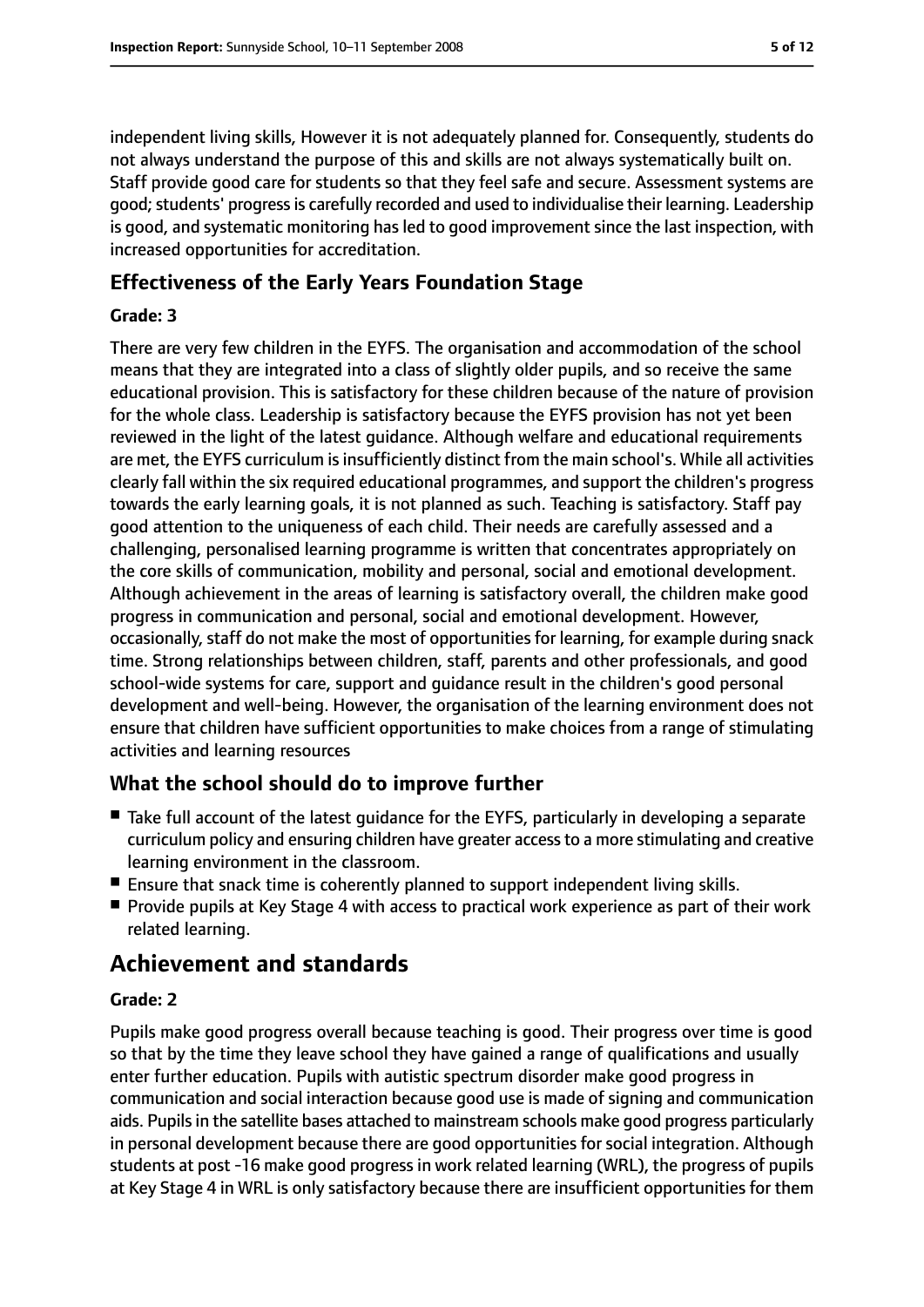to participate in work experience. Senior pupils on the special school site and pupils with profound and multiple learning difficulties (PMLD) progress at the same rate as other pupils because tasks are matched to their learning needs. Children in the EYFS make only satisfactory progress overall because the environment for learning is not stimulating enough for them to develop creativity and exploration in learning. However, they make good progress towards their specific targets in communication and social interaction.

# **Personal development and well-being**

#### **Grade: 2**

Pupils thrive and mature well; they have good relationships with one another, staff and mainstream peers. Diversity is valued and celebrated. Pupils are very accepting of one another, which contributes well to their social and moral development and to the cohesion of the school and wider community. They learn to socialise and work in groups, their self-esteem develops as they mature and they demonstrate a range of emotions such as pride and concern for others. Behaviour is good and pupils feel safe. They trust and rely upon the adults who care for them. There have been no recent exclusions and bullying is very rare. Parents confirm that pupils are enthusiastic and extremely happy to be at school. Attendance is outstanding, despite the frailty of some, and the school often exceeds the challenging targets for attendance set by the local authority. Pupils enjoy exercise, and eat and drink healthily. With support, they learn to recognise signs of stress within themselves and react appropriately. Pupils are prepared well for adult life. By the time they leave school, at post-16, they have participated in work experience and made good progressin social interaction, communication and independent living skills. However, there are limited opportunities for pupils at Key Stage 4 to engage in work experience. The good progress pupils make by the time they leave, school in their academic and personal skills, particularly independence, communication and social interaction skills, helps them take their place in, and contribute to, the wider community.

# **Quality of provision**

### **Teaching and learning**

#### **Grade: 2**

The school accurately evaluates teaching and learning as good. Lessons are well planned so that tasks are closely matched to individual pupils' learning needs. Good teamwork between teachers and support assistants ensures that pupils learn in a structured learning environment where challenging behaviour is managed effectively. Relationships are very good, lessons are usually brisk and lively and teachers make excellent use of resources including communication aids and the interactive whiteboards. As a result, pupils are well motivated, keen to learn and try their hardest. Very occasionally where teaching issatisfactory, insufficient attention is given to the learning needs of some pupils.

#### **Curriculum and other activities**

#### **Grade: 3**

The curriculum for pupils aged five to 16 is effectively planned to systematically build up their skills, knowledge and understanding. The school has recently improved the range of accredited courses for the older students and those in the sixth form. This prepares them well for continuing education and their future well-being. Although, work experience is not provided for the pupils in the last two years of compulsory education, they receive it in the 6th Form. As a result all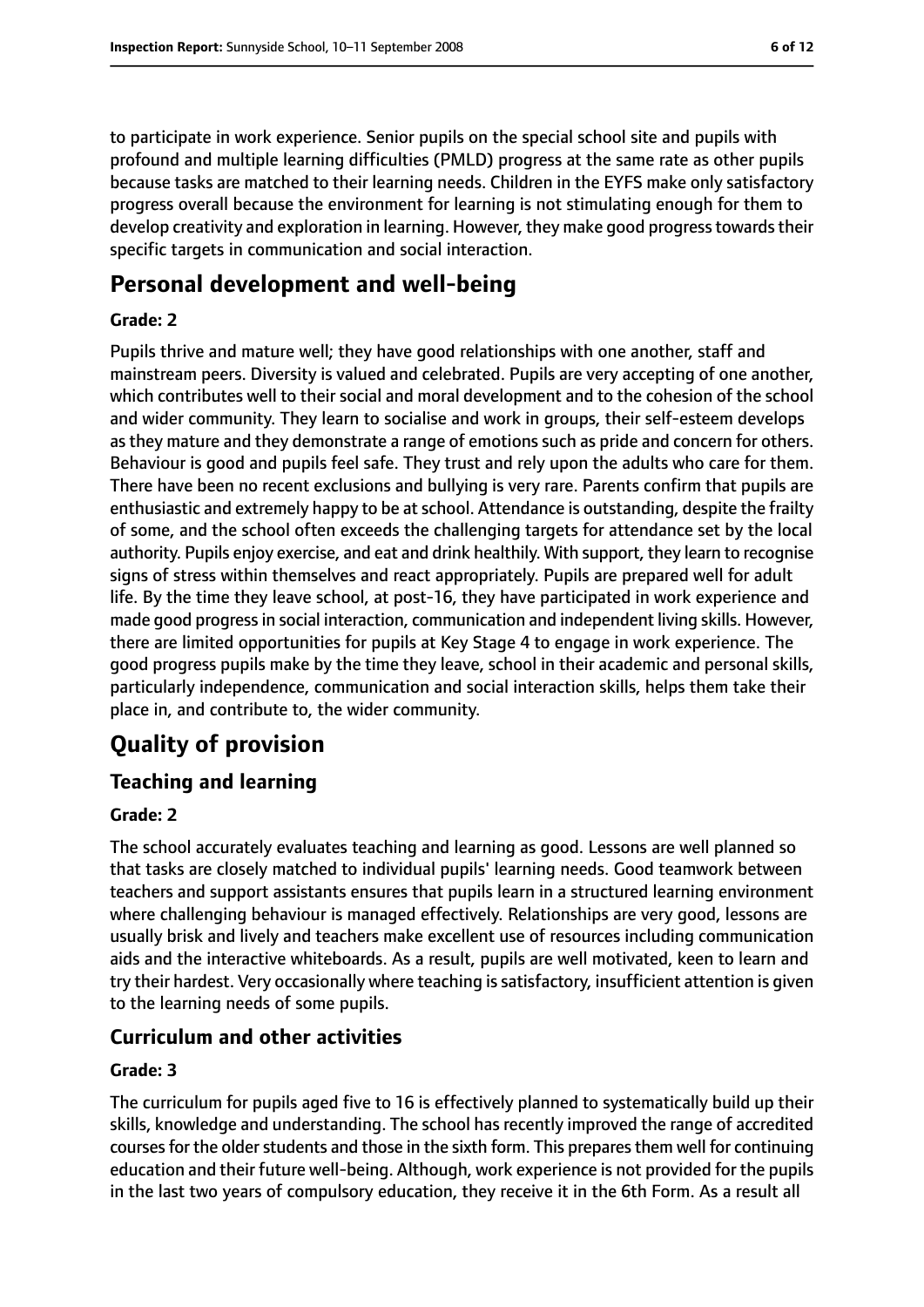pupils are well prepared for the next stage of their lives by the time they leave school at post-16. The pupils in the satellite classes benefit from the Sunnyside curriculum and additional opportunities for learning and socialising alongside their mainstream peers. The curriculum meets the needs of the pupils and students with PMLD very well, and is generally supported effectively by suitable resources. However, the curriculum for the EYFS is not sufficiently distinct from that provided for the older pupils. Subjects such as history, citizenship, French and personal social and health education contributes (PSHE) make a good contribution to pupils' personal development and the promotion of community cohesion. The strong global dimension is reflected in the International Schools' Award, which supports pupils' cultural development. However, classes are inconsistent in developing suitable planning for pupils' progress during snack and meal times, linked to independent living skills. Curriculum enrichment is good and a number of activities, including sport, visits and use of the community contribute effectively towards pupils' enjoyment and personal development.

#### **Care, guidance and support**

#### **Grade: 2**

The school rightly prides itself on the care, support and guidance given to pupils. All required safeguarding and health and safety procedures are in place. Staff show great consideration for pupils' well-being and strive to help them enjoy lessons and have equal opportunities for learning. Occasionally, however, children in the EYFS are not given enough opportunity to explore, play or initiate activities independently. The recent focus on supporting pupils' communication and sensory needs in order to improve behaviour and their ability to take part in lessons has been very effective. The school works well in partnership with other professionals, and additional therapists and a specialist teacher have been employed to support these recent developments. Staff now have a set of simple symbols and pictures with them at all times to help communication with non-verbal pupils. Many pupils benefit from the physical activity provided by daily 'sensory circuits' which help calm them and prepare them for more effective learning. Individual behaviour plans outline very helpful strategies to guide staff in managing pupils' challenging behaviour. The impact of these measures is seen in the pupils' positive attitudes and the calm atmosphere. Academic guidance is good and has improved since the last inspection. The school has worked hard at improving the quality and relevance of individual education plans (IEPs). Most now contain suitable, challenging targets for improvement in pupils' personal skills. The IEPs are complemented by sharply focused academic targets set for each pupil in every lesson. These derive from the school's effective system for assessing and tracking pupils' developing skills in each subject, and underpin their good progress.

# **Leadership and management**

#### **Grade: 2**

Good leadership of the headteacher with good support from the deputy head and senior leadership team have ensured good improvement since the last inspection. Staff and governors share a drive for continuous improvement. They use self-evaluation effectively to improve pupils' progress and provision, although this is not always recorded accurately enough in the school'sself-evaluation form. Middle leaders and subject co-ordinators are also providing good support overall, resulting in good improvement in assessment and the wide range of accreditation on offer. Governors visit the school regularly, provide good support for staff and monitor the school's work effectively. The school makes a good contribution to community cohesion by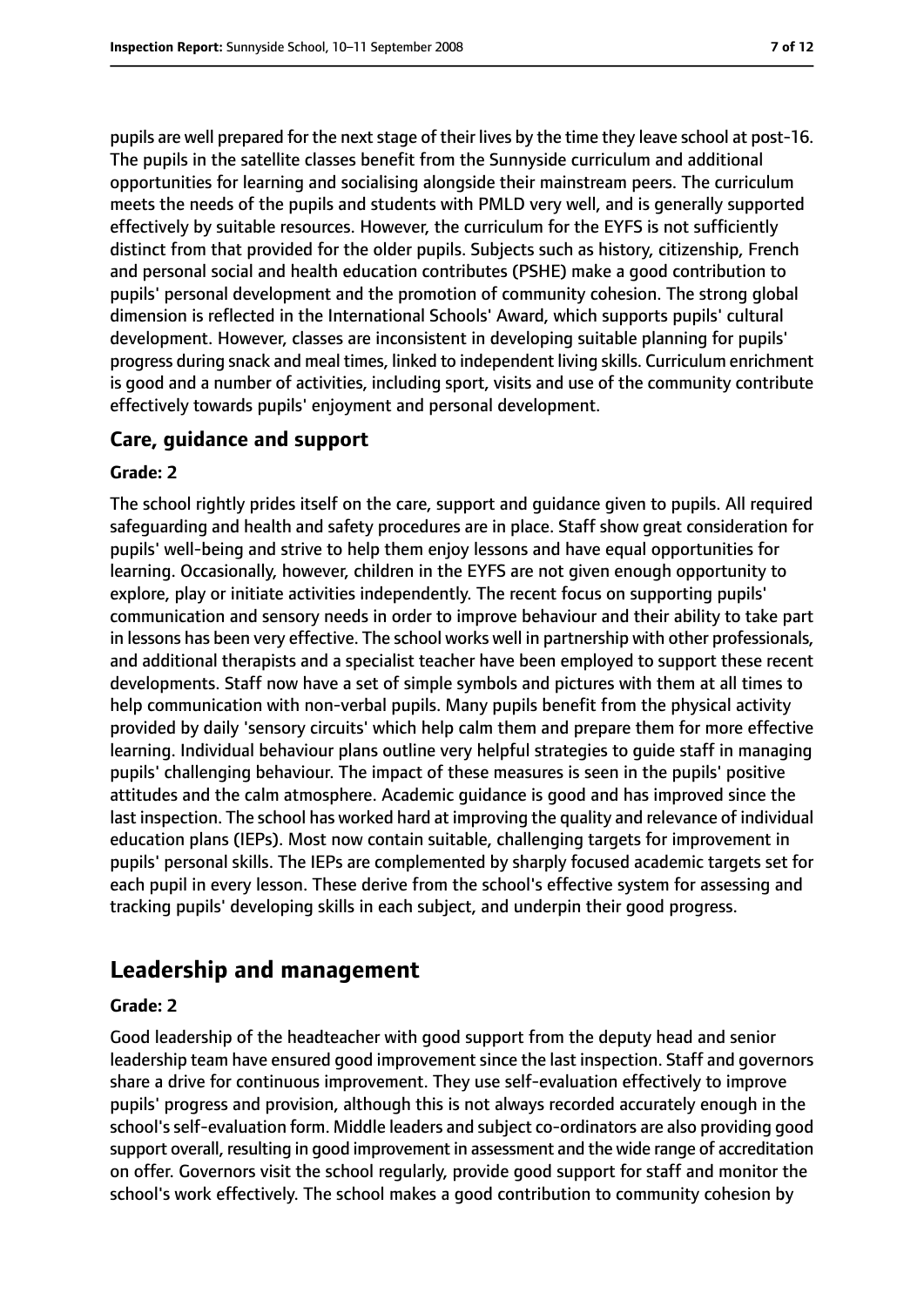individualising learning, through strong links with neighbouring schools, very good partnership with parents, good involvement in the community and through good links with schools from other countries. The school makes good use of its resources and provides good value for money.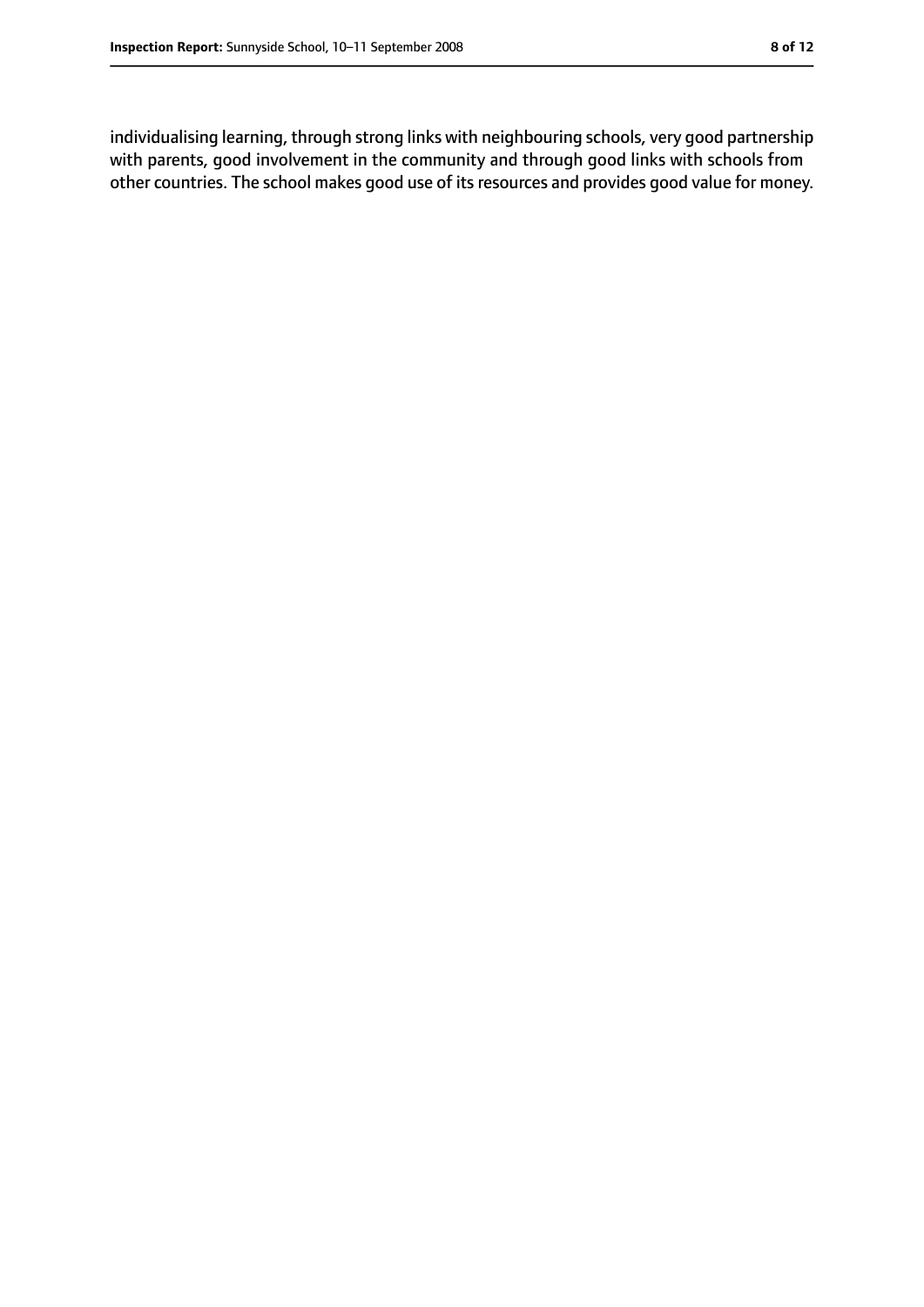**Any complaints about the inspection or the report should be made following the procedures set out in the guidance 'Complaints about school inspection', which is available from Ofsted's website: www.ofsted.gov.uk.**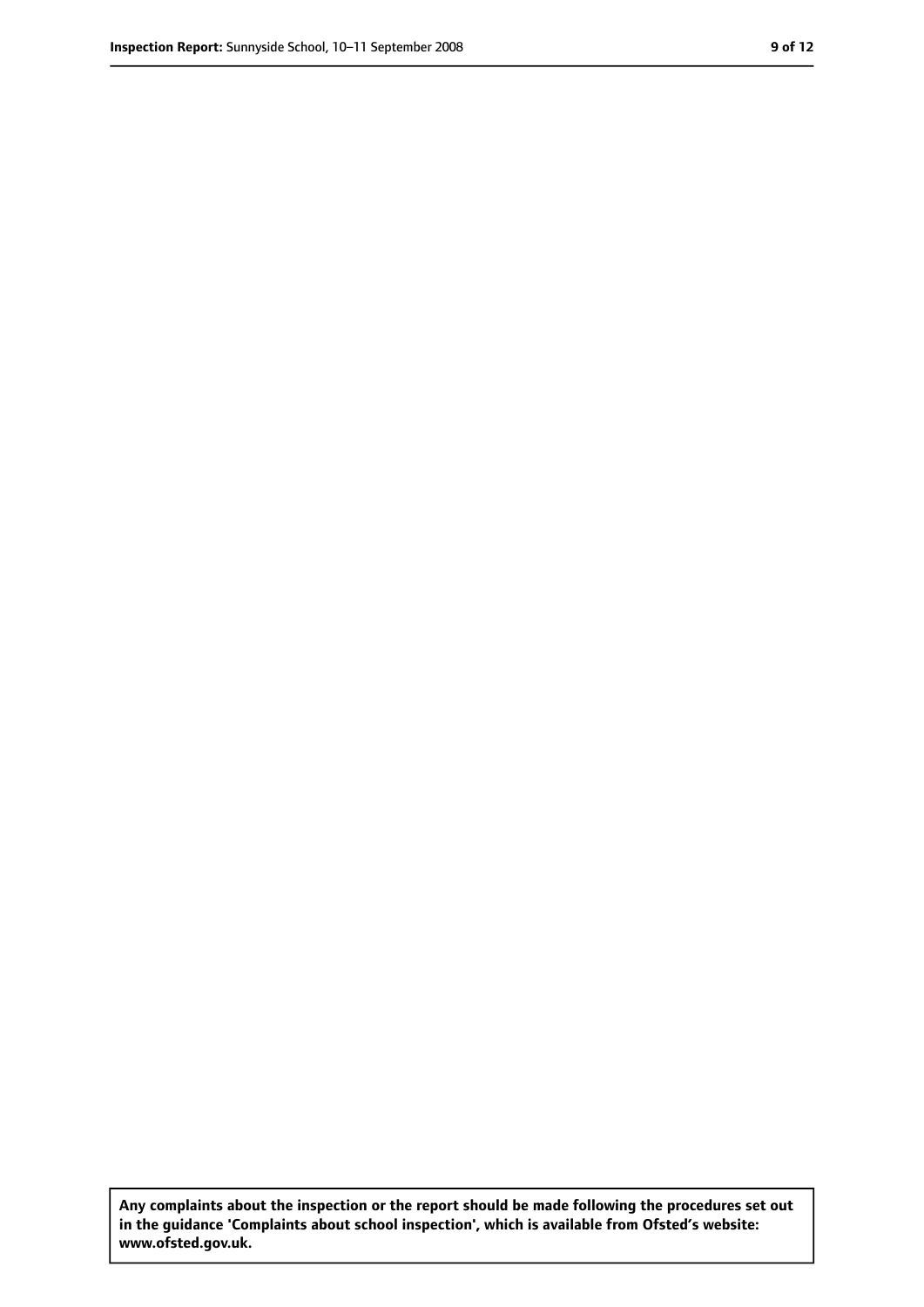# **Inspection judgements**

| Key to judgements: grade 1 is outstanding, grade 2 good, grade 3 | <b>School</b><br><b>Overall</b> | $16-19$ |
|------------------------------------------------------------------|---------------------------------|---------|
| satisfactory, and grade 4 inadequate                             |                                 |         |

#### **Overall effectiveness**

| How effective, efficient and inclusive is the provision of<br>education, integrated care and any extended services in<br>meeting the needs of learners? |     |            |
|---------------------------------------------------------------------------------------------------------------------------------------------------------|-----|------------|
| Effective steps have been taken to promote improvement since<br>the last inspection                                                                     | Yes | <b>Yes</b> |
| How well does the school work in partnership with others to<br>promote learners' well being?                                                            |     |            |
| The capacity to make any necessary improvements                                                                                                         |     |            |

### **Effectiveness of the Early Years Foundation Stage**

| How effective is the provision in meeting the needs of<br>children in the EYFS?              |  |
|----------------------------------------------------------------------------------------------|--|
| How well do children in the EYFS achieve?                                                    |  |
| How good are the overall personal development and well-being<br>of the children in the EYFS? |  |
| How effectively are children in the EYFS helped to learn and<br>develop?                     |  |
| How effectively is the welfare of children in the EYFS promoted?                             |  |
| How effectively is provision in the EYFS led and managed?                                    |  |

#### **Achievement and standards**

| $\mid$ How well do learners achieve?                                                                        |  |
|-------------------------------------------------------------------------------------------------------------|--|
| The standards <sup>1</sup> reached by learners                                                              |  |
| How well learners make progress, taking account of any<br>significant variations between groups of learners |  |
| How well learners with learning difficulties and/or disabilities<br>  make progress                         |  |

#### **Annex A**

<sup>&</sup>lt;sup>1</sup>Grade 1 - Exceptionally and consistently high; Grade 2 - Generally above average with none significantly below average; Grade 3 - Broadly average to below average; Grade 4 - Exceptionally low.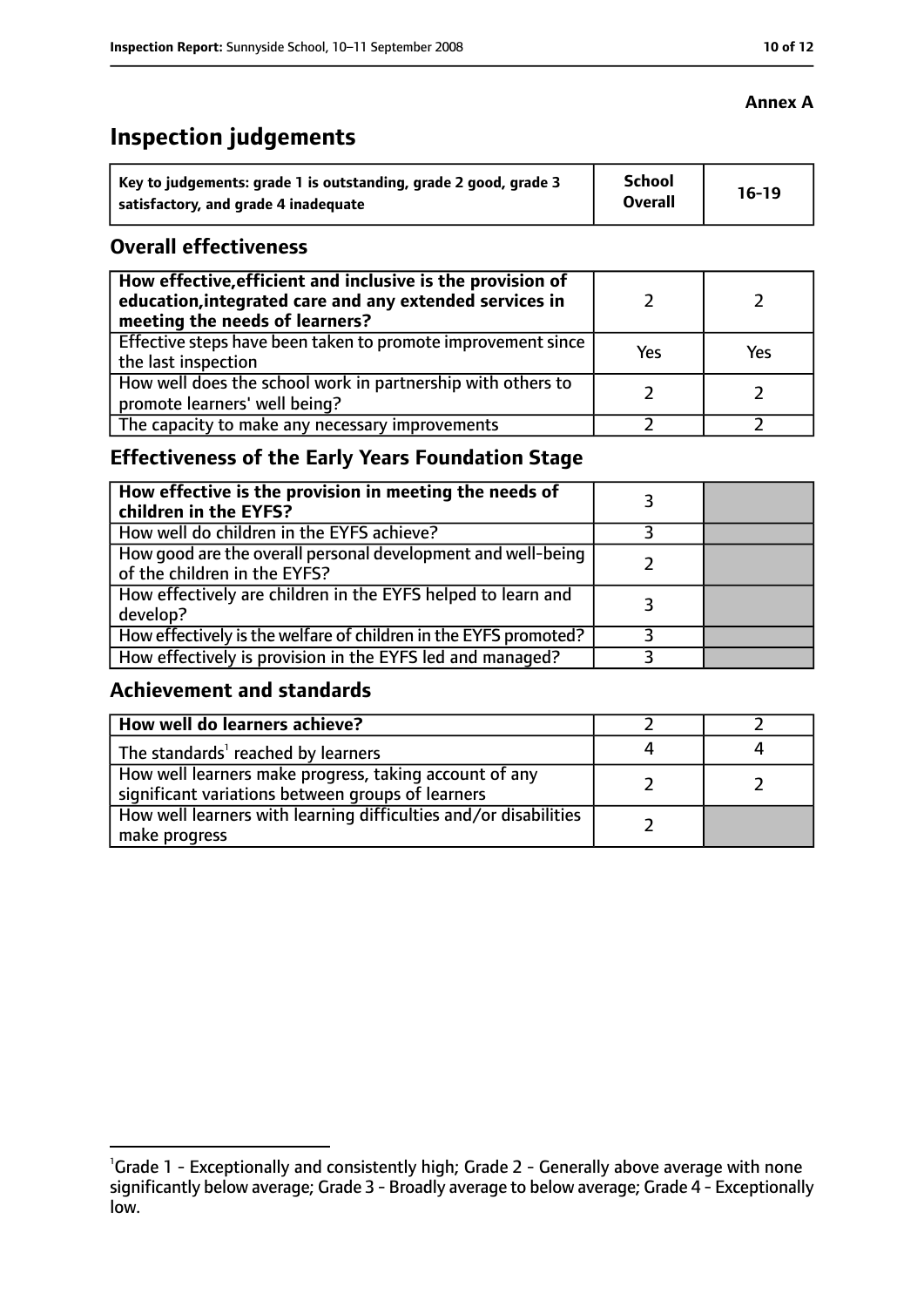# **Personal development and well-being**

| How good are the overall personal development and<br>well-being of the learners?                                 |  |
|------------------------------------------------------------------------------------------------------------------|--|
| The extent of learners' spiritual, moral, social and cultural<br>development                                     |  |
| The extent to which learners adopt healthy lifestyles                                                            |  |
| The extent to which learners adopt safe practices                                                                |  |
| The extent to which learners enjoy their education                                                               |  |
| The attendance of learners                                                                                       |  |
| The behaviour of learners                                                                                        |  |
| The extent to which learners make a positive contribution to<br>the community                                    |  |
| How well learners develop workplace and other skills that will<br>contribute to their future economic well-being |  |

# **The quality of provision**

| $\mid$ How effective are teaching and learning in meeting the<br>full range of learners' needs?       |  |
|-------------------------------------------------------------------------------------------------------|--|
| How well do the curriculum and other activities meet the range<br>of needs and interests of learners? |  |
| How well are learners cared for, quided and supported?                                                |  |

# **Leadership and management**

| How effective are leadership and management in raising<br>achievement and supporting all learners?                                                 | フ             |               |
|----------------------------------------------------------------------------------------------------------------------------------------------------|---------------|---------------|
| How effectively leaders and managers at all levels set clear<br>direction leading to improvement and promote high quality of<br>care and education | 2             |               |
| How effectively leaders and managers use challenging targets<br>to raise standards                                                                 | $\mathcal{P}$ |               |
| The effectiveness of the school's self-evaluation                                                                                                  | 2             | $\mathcal{P}$ |
| How well equality of opportunity is promoted and discrimination<br>eliminated                                                                      | $\mathcal{P}$ |               |
| How well does the school contribute to community cohesion?                                                                                         | $\mathcal{P}$ |               |
| How effectively and efficiently resources, including staff, are<br>deployed to achieve value for money                                             | $\mathcal{P}$ | $\mathcal{P}$ |
| The extent to which governors and other supervisory boards<br>discharge their responsibilities                                                     | $\mathcal{P}$ |               |
| Do procedures for safeguarding learners meet current<br>qovernment requirements?                                                                   | Yes           | <b>Yes</b>    |
| Does this school require special measures?                                                                                                         | No            |               |
| Does this school require a notice to improve?                                                                                                      | No            |               |